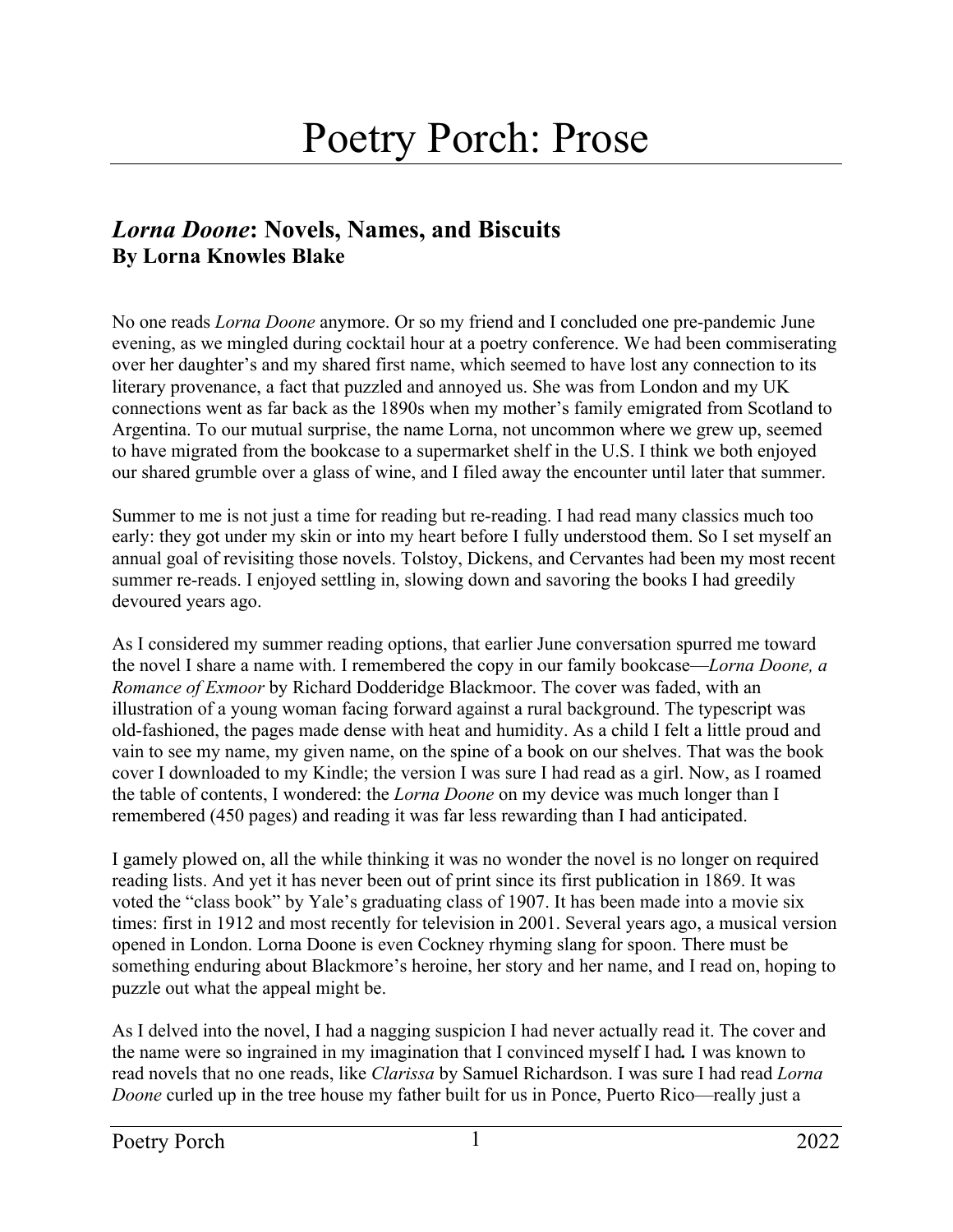platform with steps nailed into the trunk to allow us to climb up. It was easy to imagine that I had first encountered the novel high up in our tree house, but in fact I did not recognize the characters at all. Especially Lorna: she seemed entirely constructed as a foil for the good John Ridd and the dastardly Carver Doone. She had no agency over her life and seemed boringly too good to be true. Oh, to be sure she had had tragedies, perils and misadventures aplenty, but she had none of the engaging voice and plucky spirit that I loved in the heroines of my favorite books—Jo March, Jerusha Abbot, or Cassandra Mortmain for instance. Lorna had no voice at all and seemed passively destined for victimhood. It was a revelation that disrupted life-long assumptions I had cherished about the heroine who shared my name.

It turns out I was not actually named after the title character of Blackmore's novel; I was named after my Aunt Lorna, my mother's younger sister. I was her *tocaya,* or namesake. My father was very fond of his sister-in-law and my mother was happy to honor her family's Scottish roots. But names were a tricky business in my family, for they had to straddle both the Spanish-speaking culture that we lived in and the English-speaking culture that we came from. My grandparents named their first daughter Waveney Jessie, after the River Waveney, which flows through the East Anglia region in England, and, as was the tradition in Cuba, after her mother.

My mother loathed her unusual name. It was unpronounceable in Spanish, which in her day had no native words beginning with the letter w, excepting foreign words like Wagneriana, whiski, and Winston Cigarettes. Later, when she attended boarding school in Canada, it was frequently mistaken for Waverly. The minute she left boarding school for college in Montreal she nicknamed herself "Kip," a completely random choice. Throughout my childhood all my friends called her *Doña Kip*, though my father called her "Wave," and her parents insisted on Waveney. To me, her name seemed as mutable as any river's water.

Perhaps by the time my Aunt Lorna was born five years later, my grandmother had come to see the practical value of a name that could easily slip across the borders of language. Perhaps they were nostalgically inclined to all things Scottish, as expatriates so often are. Surely they were familiar with Blackmore's novel (or more likely the 1935 movie version), which created an image, if not the reality, of a proud Scottish heroine. In any case, the name Lorna must have seemed perfect, as it was entirely phonetic—no one ever mispronounced it or confused it with another name—yet unmistakably associated with a famous novel, itself associated with Scotland. It comfortably straddled both our emigrant history and our bilingual family fence.

My name, as far as I was concerned, was hardly perfect. It had no meaning that I could find in my mother's book of baby names. Who would not want to be *Rose:* origin Latin, meaning *rosa*, the romantic flower of love? None of that was in the entry for Lorna (female variation of Lawrence, said the book, depressingly). Worse, my name had no corresponding saint, a considerable liability for a girl growing up in Catholic countries. My sister Patricia, on the other hand, had more than a birthday to celebrate—she also had a feast day. On Saint Patrick's Day, her "saint's day" she enjoyed special recognition and privileges at school. I used to fantasize that my name was Carmen. *Carmen*: origins in Italian, Spanish and Portuguese, a diminutive for Carmel, from the Hebrew meaning "God's vineyard." Latin origin in *carmen*, which means "song" or "poem" as well as an origin of the English word "charm." Bonus: Carmen was also a saint's name with a calendared feast day, July  $16<sup>th</sup>$ .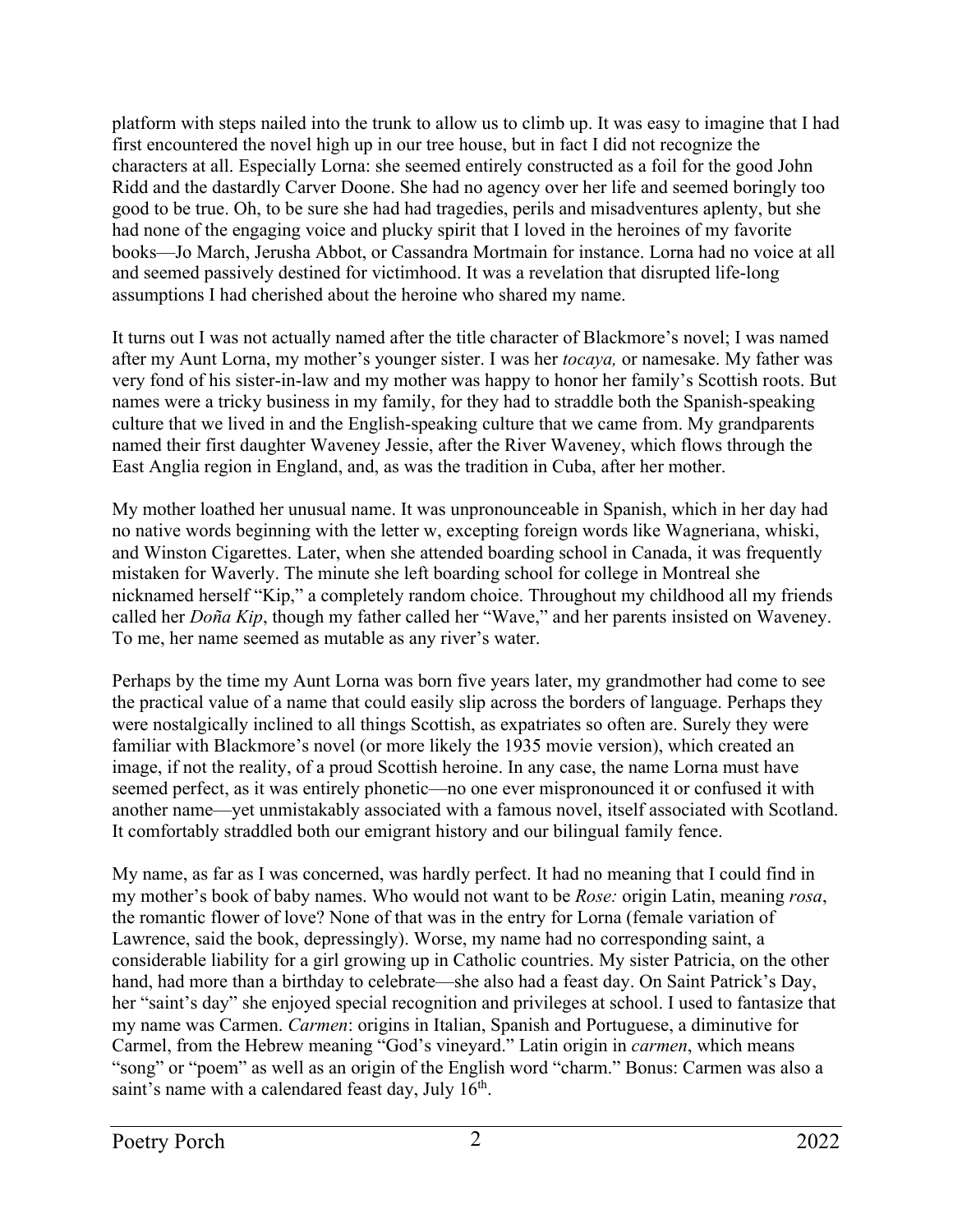Despite these grievances, I was a bookish child and glad to have a first name associated with a literary heroine, even indirectly. Whatever I had heard about Blackmore's novel as a young girl seemed only to affirm my certainties: how serendipitous that I, like Lorna Doone, had long brown hair and brown eyes; like Lorna I was slender, I fancied myself noble and good, in spirit if not by birth. I even went through a phase when I was utterly convinced that I was adopted and, like Lorna, not really being raised among my own people. I was as susceptible to melodrama as any young girl. I loved a tale full of swash and buckle, cliff-hanging danger, and romance. Things could have been worse when it came to the business of my name.

Imagine my surprise when I arrived at Trinity College in Hartford, Connecticut, from my home in Ponce, Puerto Rico, only to discover that I constantly had to spell my easy, phonetic name. "You mean Lauren?" "Lorena?" or "Laura?" people asked. "No, I would patiently reply," spelling it out, L-O-R-N-A, which automatically elicited, "Oh, sure. Like the *cookie*!" My lovely, literary, phonetic name had been vanquished by the hegemony of North America's massproduced snack foods.

After re-reading the novel, I turned my attention to the history of the ubiquitous cookie. Its popularity has a long history behind it, like the etymology of a name. Biscuits, crackers, and cookies used to be sold by local general stores out of large cracker barrels covered with cheesecloth. The products often spoiled before the barrel emptied and absorbed ambient odors from kerosene stoves and anything else that permeated a store's environment (including bacteria). After the National Biscuit Company (Nabisco) introduced individually wrapped, shelfready cookie and cracker products in 1898, the big chain supermarkets demanded constant innovation, variety, and new products.

Nabisco had been trying for years to develop a shortbread biscuit. They had the right technology, but the name, so important in merchandising, proved elusive. The company had developed a product tentatively called "Hostess Jumbles." In 1912, Earl D. Babst, a Nabisco executive, visited Scotland. As he toured Exmoor, his driver and guide said, "This is Lorna Doone country." The novel, at that time, was required reading in schools and popular in well-read households. When he returned, Bapst sent a memo to Nabisco's operating department, "We are putting through a requisition today changing the name of Hostess Jumbles to Lorna Doone Jumbles."

When the 1923 film version of *Lorna Doone* was produced, Nabisco put its promotional machinery to work to publicize the movie, starring the actress Madge Bellamy. Brochures featuring glamorous Madge, in period costume and holding a cookie, described *Lorna Doone* as "a good picture and…a good biscuit." Soon shortbread became one of Nabisco's most popular products. R.D. Blackmore's novel, yoked to industrial progress, had unwittingly contributed to the mass production of formerly homemade baked goods, the rise of product merchandising, and the development of crossover marketing tie-ins.

All the women in my family baked: jam squares, lemon bars, and, of course, shortbread. I can fondly visualize my mother's blue gingham apron, her wood box full of recipe cards, sacks of flour and sugar. My grandmother's shortbread was legendary at the tea parties, or *meriendas,* she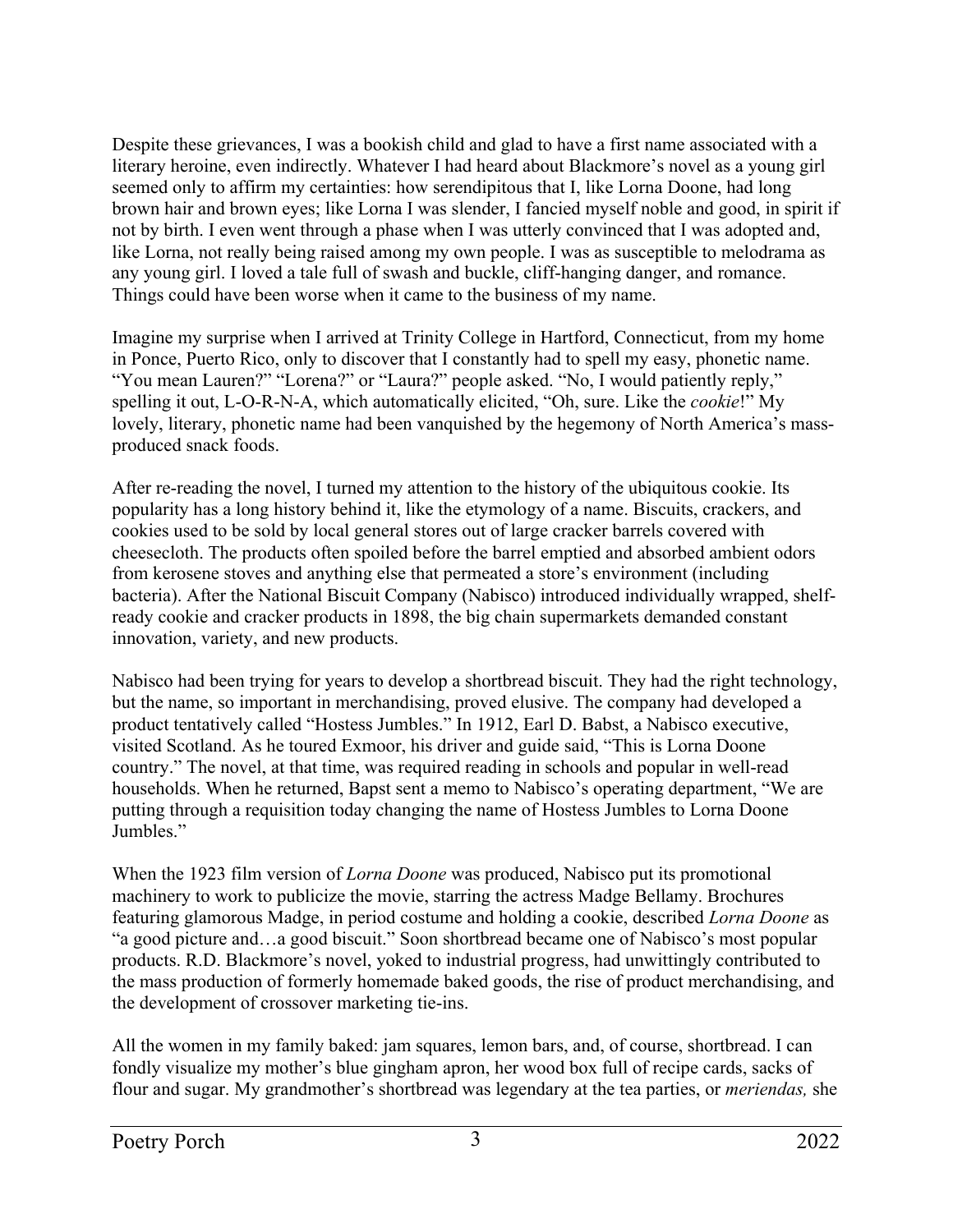hosted in Havana. She made a batch whenever we came to visit, and my mother baked it for Christmas. We loved it, even when the bottom burned a little from butter softening too quickly in the tropical heat. Our family recipe for shortbread calls for four ingredients: butter, sugar, flour, and a pinch of salt. Years later, I had started a shortbread tradition of my own. My version involves a fifth ingredient (ground pecans) and brown sugar instead of the white granulated sugar my mother and grandmother used. But while reading *Lorna Doone,* I decided to bake their traditional shortbread. I wanted to bring my senses back to the tropical kitchens of my childhood. I rolled the dough and stamped out round discs with a jelly cup, marking each center with the tines of a fork. My kitchen filled with the scent of butter and baking. The shortbread was perfect. Four simple ingredients came together in a complex blend of tastes and textures: crumbly, a bit crisp at the edges, buttery, and very sweet.

What made Nabisco's product a cookie anyway, I wondered? My grandmother always called her shortbread "biscuits" and that is how her recipe is written on my old, butter-stained index card. The word biscuit comes from the Latin *biscoctum (panem)* or twice-cooked bread, after the manner of its original preparation as durable rations for Roman soldiers. The O.E.D. notes that the regular form in English from the  $16<sup>th</sup>$  to  $18<sup>th</sup>$  centuries was "bisket" as it is still pronounced and laments that the current spelling of biscuit is a "senseless adoption of the modern French spelling, without the Fr[ench] pronunciation." (Who can fail to love the O.E.D.'s asides?) "Shortbread" is defined as an article of food, in the form of flat (usually round) cakes, the essential ingredients of which are flour, butter, sugar, mixed in such proportions as to make the cake "short" [friable, easily crumbled] when baked. The *Larousse Gastronomique* defines shortbread as "a biscuit (cookie) rich in butter, which is served with tea, traditionally eaten at Christmas and the New Year."

Nabisco's Lorna Doone was called a "shortbread cookie." The word "cookie" derives from the Dutch *koekje*, the diminutive of *koek* (cake). Throughout my adult life in the United States, I made it a point of perverse pride never to taste a Lorna Doone cookie, until one day, in the name of research, I bought a box—yellow plaid, Nabisco's red triangular emblem with its white antenna-like oval in the left-hand corner and a picture of the cookie on the far right. Across the middle, in green letters, shadowed in white, strides the name of Lorna Doone: the "r" swooping under the "n" and across the "a," as if crossing a moor. The cookies themselves are small squares with the name raised across the diagonal. The list of ingredients is long: enriched flour (wheat flour, niacin, reduced iron, thiamine mono nitrate [Vitamin B1], Riboflavin [Vitamin B2], [Folic Acid], Soybean and/or Palm Oil, Sugar, Partially Hydrogenated Cottonseed Oil, Corn Flour, Salt, High Fructose Corn Syrup, Baking Soda, Soy Lecithin, Cornstarch, Artificial Flavor.

*Hah*, I thought balefully, as I prepared to dig in. This commercially sold "shortbread" flunks the O.E.D., the *Larousse Gastronomique,* and my own family recipe definition of shortbread—no butter anywhere on the ingredient list! It did, however, meet the definition of a cookie: small, flat, and sweet, not unlike the shortbread recipe handed down from my ancestors in Scotland and which the women in my family have baked in kitchens from Buenos Aires to Havana to Ponce and every place we have lived since.

In the U.S., the popularity of Nabisco's Lorna Doone cookie had surpassed the popularity of Blackmore's novel as long ago as 1923. Nonetheless, a 2003 survey in Britain called "The Big